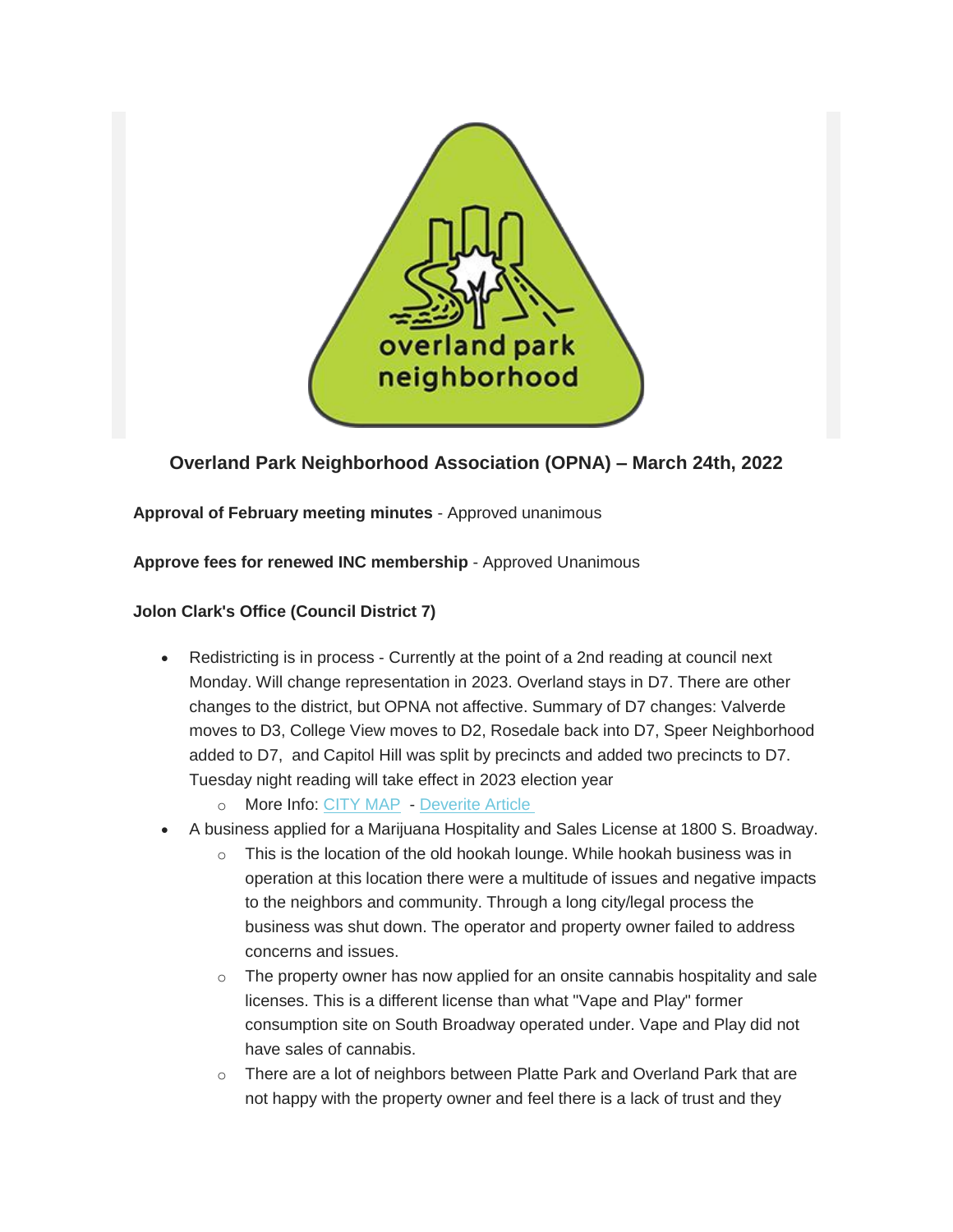were not good neighbors when the hookah bar operated at this location. There are a lot of concerns about how a cannabis consumption and sales business will be managed with the past issues. One neighbor who lives within blocks of the location expressed concerns of dishonesty in how the new business and dealings with the past business are being communicated by the license applicant.

- $\circ$  The licenses application process requires a city hearing process. The hearing will weigh input from the 3 neighborhoods in the vicinity, Overland Park, Platte Park and Rosedale.
- o Jolon is asking for OPNA to join in support of opposing this licenses. From his involvement and what he has heard from his constituents he is in opposition.
- o The business owner and property owner have not reached out to OPNA (*see correction to this statement at the end of the section in the minutes*)
- $\circ$  The hearing is scheduled for mid-April, 4/11 at 6pm, so the neighborhood would need to vote today if we were to support or oppose this license as hearing is prior to next April meeting. The licenses application hearing process is to determine if there is a "need and desire" for this licenses use at the location of 1800-1810 S Broadway.
- $\circ$  It was clarified that opposing this specific license application in no way represents the neighborhood opposing the desire or need for Marijuana Hospitality and Sales License at another location in the neighborhood.
- $\circ$  A motion was made for OPNA to write a letter in opposition of this application at 1800 S Broadway for Marijuana Hospitality and Sales licenses. Reason for opposition include:
	- **Lack of outreach and communication**
	- **Lack of trust in business owner and property owner**
	- Concerns of operation and management based on past issues when the hookah lounge was operational.
	- In support of surrounding neighbors.
- $\circ$  Motion was approved by vote to write letter of opposition, and support adjacent neighbors petition against license application.
	- Vote was done via the chat on the zoom call. All entered votes were in support and it appeared unanimous - there were no opposing votes.
- o NOTE: *after the meeting and vote on 3/24 - OPNA board realized that the property owner, Josh Horwitz, had reached out via OPNA email address on 3/10 and the email was not reviewed ahead of the 3/24 meeting. Mara will follow up with Josh Horwitz and see if he would like to have a spot on the April Agenda.*

**DPD - Kate Young - Community Resource Officer**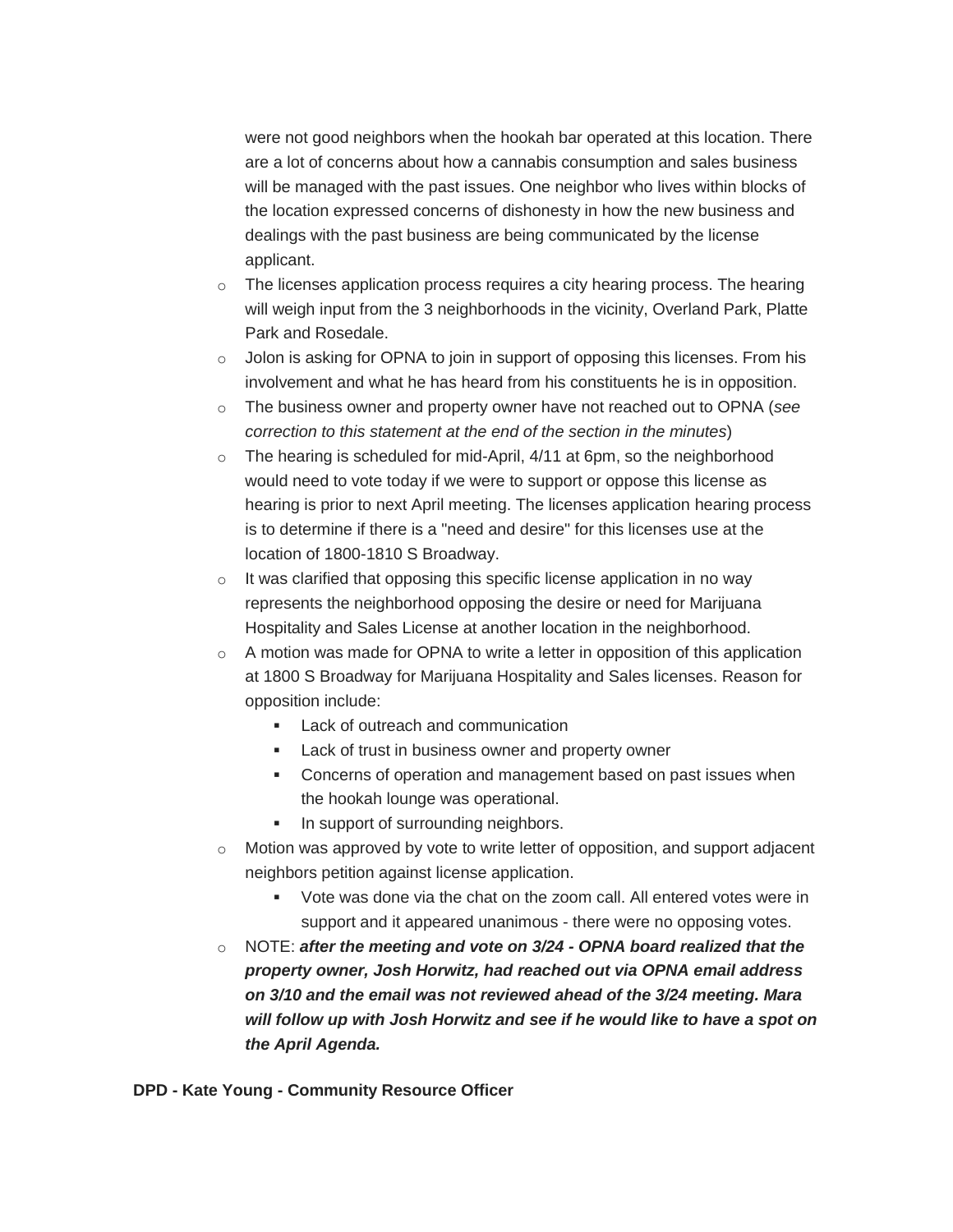No officer was present this month - will follow up next month.

#### **Treasurer Report**

| <b>Beginning Balance</b>       |                              | 6203.64    |
|--------------------------------|------------------------------|------------|
|                                |                              |            |
| <b>Membership Deposits</b>     |                              | \$129.87   |
|                                |                              |            |
| <b>Bank Fees</b>               |                              | \$(4.00)   |
| Website Host                   |                              | \$         |
|                                |                              |            |
|                                |                              |            |
| <b>Ending Balance per Bank</b> |                              | \$6,329.51 |
|                                |                              |            |
|                                | <b>OPNA Funds \$4,618.83</b> |            |
|                                | <b>ART Funds</b>             | \$1,710.68 |
|                                |                              |            |
| <b>Notes</b>                   |                              |            |
|                                |                              |            |

- Only activity member deposits. Venmo charges for transactions now, a few cents/transaction.
- Member dues \$10/household \$25/biz makes you voting member.

### **2022 Projects**

- o Spring Plant Giveaway **"Overland Grows" - May 14 10:30am -12:30pm**
	- o TCR are helping to sponsor they are supporting by offering supplies for soil, compost, tools etc.
	- o Bring any garden tools or garden items you want to donate.
	- o Jack will make poster will share with neighbor email group as event gets closer.
	- $\circ$  The event organizers have changed a few things this year to make it easier to manage and make the event more successful. It will be one day this year, Saturday the 14th. There is no reservation or preorder. Plants, soil, compost and tools will all be first come first serve, we ask you take what you will use.

# o **Art on the bridge**

o Art committee to get paint and test theories.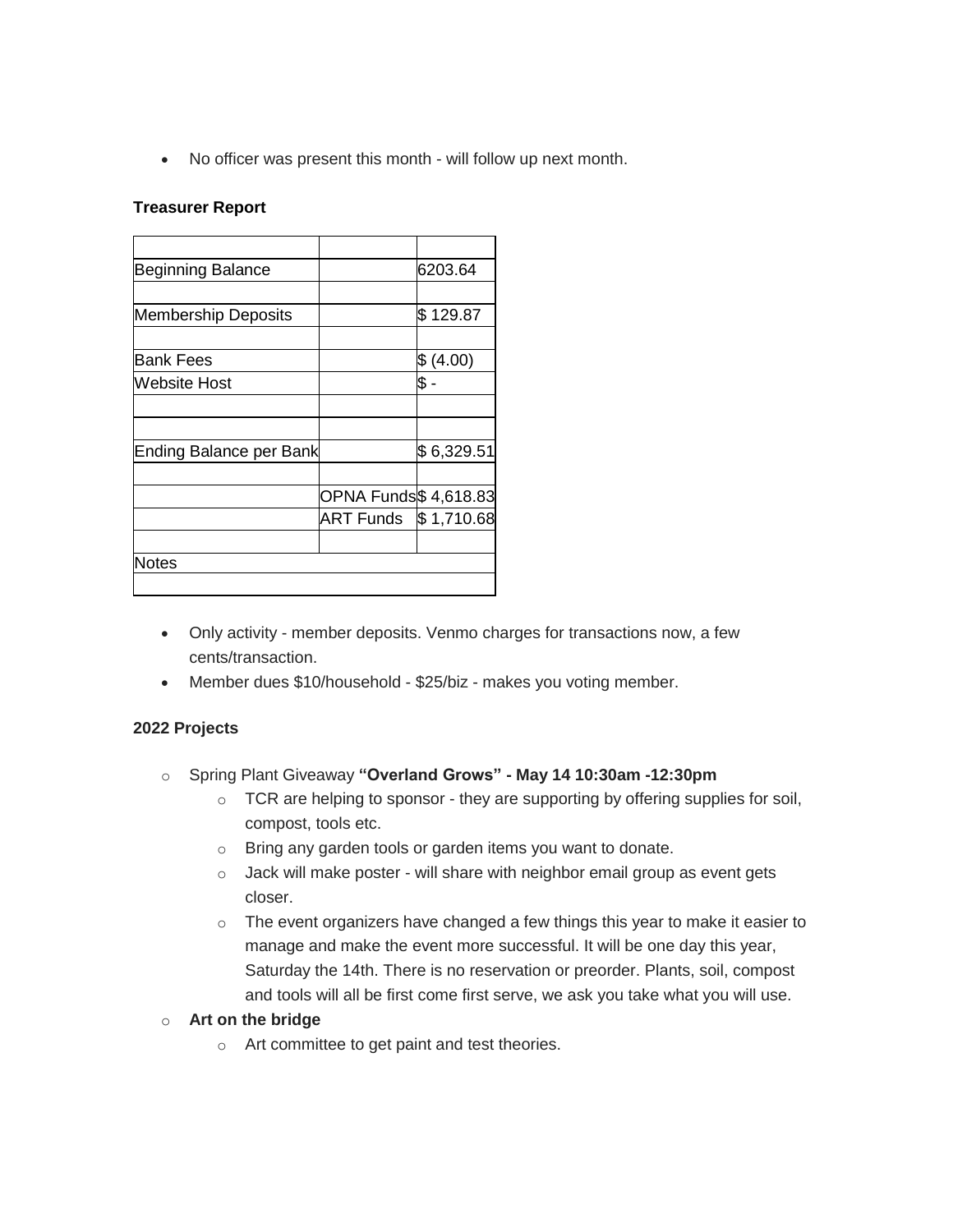$\circ$  If they find a solution that works best, next step then is to set up time for all to hep repair or improve the bridge mural .

# **Community Announcements** (open to anyone)

- **4/1 - Community Appreciation Night at The Table** 3PM \$2/beer specials where any thing you pay over that donates to OPNA - 2190 S Platte River Dr, Denver, CO 80223
- **4/2 - Celebrate The Table Public Houses 1st Birthday** They will have catered dinner that is pay what you want. Fun and activities for all, including keg toss, face painting and live music. - 2190 S Platte River Dr, Denver, CO 80223
- **4/14 - Monthly Overland Social will be THURSDAY April 14th at Ratio Brewery** 2030 S Cherokee St, Denver, CO 80223
	- $\circ$  NOTE THIS monthly social event will now take place on Thursdays as that night of the week was agreed by those that frequently attend to be better night of the week.
- **4/22 - The Table is hosting a Seed Giveaway from 4-6pm** -
- **Park and Rec Advisory Board (PRAB) Updates** Amy couldn't be here. Mara shared info from Amy.
	- o PRAB submitted budget recommendations to Denver Parks and Rec last week and they are being reviewed for the 2023 budget. If anyone is curious to read it, please reach out to get a copy.
	- o Ruby Hill Phase 3 After successfully implementing the Levitt Pavilion, mountain bike park, roadway network, and parking lot improvements called for in the 2008 Ruby Hill Park Master Plan, Denver Parks and Recreation is advancing the third phase of improvements. [https://www.denvergov.org/content/dam/denvergov/Portals/747/](https://www.denvergov.org/content/dam/denvergov/Portals/747/documents/planning/master_plans/RubyHill-MasterPlan-2008.pdf) [documents/planning/master\\_plans/RubyHill-MasterPlan-2008.pdf](https://www.denvergov.org/content/dam/denvergov/Portals/747/documents/planning/master_plans/RubyHill-MasterPlan-2008.pdf)

Take the Ruby Hill survey [HERE.](https://www.menti.com/nsdksjjhwq/0)

- o Outdoor Adventure/Alternative Sports Master Plan; Survey #2 OPEN NOW
	- SURVEY LINK: [https://www.surveymonkey.com/r/DPROutdoors.](https://www.surveymonkey.com/r/DPROutdoors) Everyone can enter to win an annual recreation center membership and a FitBit at the end of the survey! The survey will be open through March. See survey link for more details and info.

# **7:55 Meeting Adjourned**

**Neighborhood Meetings:**